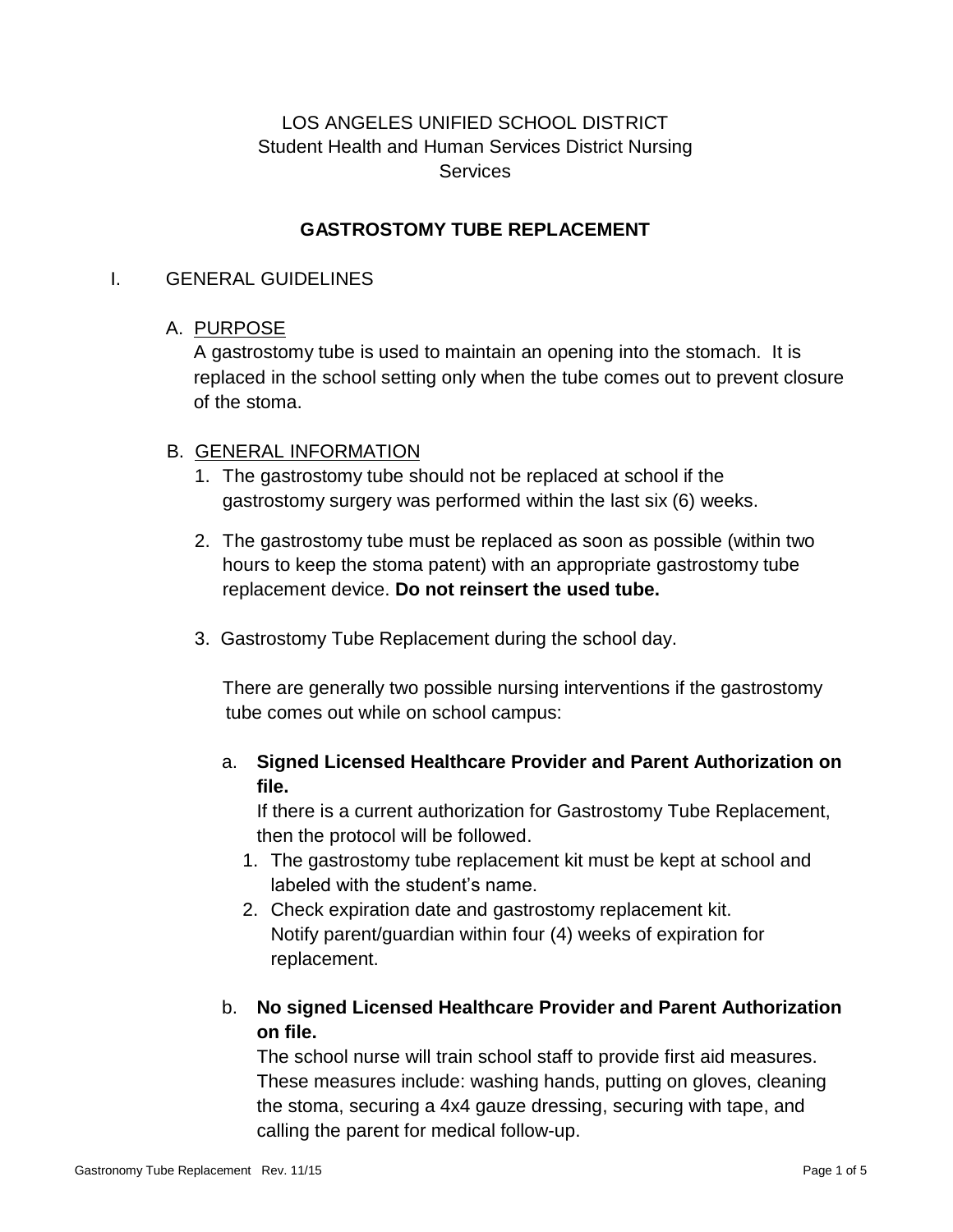c. School nurse will document actions to be taken when gastrostomy tube is dislodged: 1) first aid measures or 2) tube replacement protocol per medical authorization, in the student's electronic health record and in the IEP or 504 Plan.

## 1. **Individualized Education Program (IEP)**

School nurse documents the gastrostomy tube replacement plan on the Health Present Level of Performance under Accommodations/Modifications. If first aid measures are to be implemented by trained staff, this information must be implemented by trained staff, this information must be entered in FAPE 1 under Non-academic supports.

## 2. **Section 504 Plan**

School nurse documents the gastrostomy tube replacement plan in Part III 504 Meeting Section and in other appropriate sections of the electronic version of the 504 Plan.

4. If designated school personnel have replaced the gastrostomy tube, verification of the correct placement is the responsibility of the parent or school nurse. Feeding will be done only after correct placement is verified.

# 5. For student with a Jejunostomy tube

The jejunostomy tube is **ONLY** replaced by the student's Licensed Healthcare Provider. If the jejunostomy tube comes out partially, secure the jejunostomy tube with tape and cover the stoma with gauze. Notify parent immediately. No feeding will be done until the jejunostomy tube is replaced.

# C. PERSONNEL

- 1. School nurse or school physician.
- 2. Designated school personnel under direct or indirect supervision of the school nurse.

# D. EQUIPMENT

- 1. Provided by parent:
	- a. Gastrostomy tube replacement device ordered by licensed healthcare provider (check expiration date)
	- b. An appropriately sized syringe to inflate the replacement device balloon
	- c. Hypoallergenic tape (paper tape)
	- d. Water soluble lubricant
	- e. Protective skin ointment if ordered by licensed healthcare provider
	- f. Stretch netting (optional)
	- g. Water (sterile, distilled)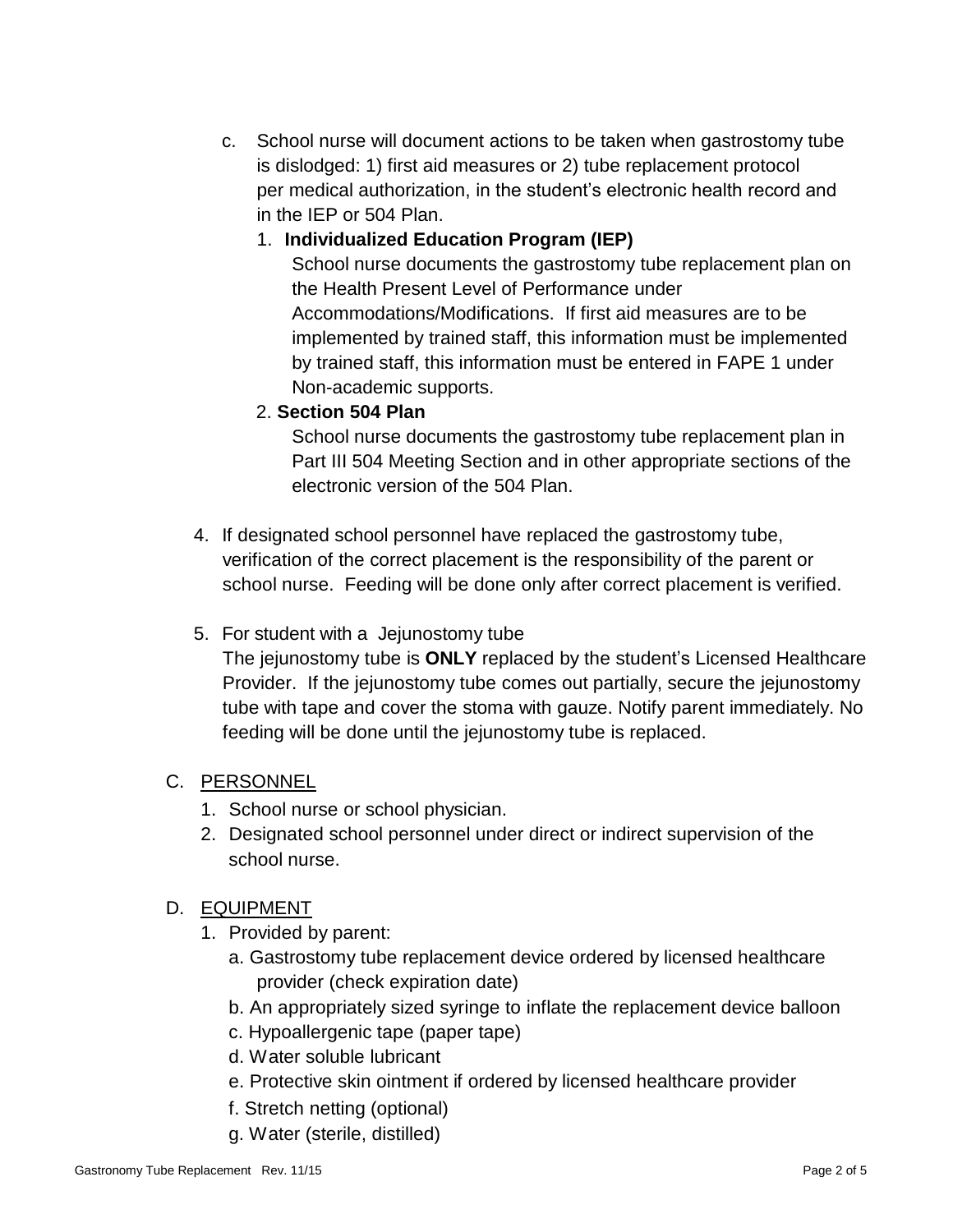- 2. Provided by the school:
	- a. 2 pairs of disposable non-latex gloves
	- b. 4x4 gauze squares
	- c. Two 2x2 gauze squares
	- d. Mild cleansing soap
	- e. Water
	- f. 2 small plastic bags for return of dislodged tube/button
	- h. Aluminum foil
	- i. Small cup for water
	- j. Plastic bag for waste material

### II. PROCEDURE

| <b>ESSENTIAL STEPS</b> |                                                                                                                                                                                                                 | <b>KEY POINTS AND PRECAUTIONS</b>                                                                                                                          |
|------------------------|-----------------------------------------------------------------------------------------------------------------------------------------------------------------------------------------------------------------|------------------------------------------------------------------------------------------------------------------------------------------------------------|
| $1_{-}$                | Wash hands.                                                                                                                                                                                                     | This is a clean procedure.<br>Explain procedure to student.                                                                                                |
| 2.                     | Place aluminum foil on a clean flat<br>surface and assemble equipment.<br>Open gauze packages. Squeeze<br>lubricant on foil. Fill the small cup<br>with water (sterile or distilled).                           | Check the student's name and expiration<br>date on the gastrostomy tube<br>replacement package.                                                            |
| 3.                     | Remove the gastrostomy tube<br>replacement device from the package.                                                                                                                                             | Avoid touching the tip of the gastrostomy<br>tube replacement device.                                                                                      |
|                        | 4. Fill the syringe with the correct amount<br>of water and inflate the balloon to<br>check for leaks. Withdraw the water<br>from the balloon and set the<br>replacement tube and syringe aside on<br>the foil. | Testing the balloon ensures that the balloon<br>is not defective. Balloon should be<br>symmetrical and have no leaks.                                      |
|                        | 5. Reassure the student. Place the<br>student in supine position.                                                                                                                                               | This allows for easy passage of the catheter<br>into the stoma. Replacing the gastrostomy<br>tube is easier when stomach muscles are<br>relaxed.           |
|                        | 6. Put on gloves.                                                                                                                                                                                               |                                                                                                                                                            |
|                        | 7. Remove dressing and tape if<br>applicable. Cleanse the stoma area<br>with gauze and cleansing solution in a<br>circular motion from center to outer<br>area.                                                 | Discard the soiled dressing in a plastic bag.<br>If soap solution is used to cleanse the<br>stoma area, clean again with water using<br>4x4 gauze squares. |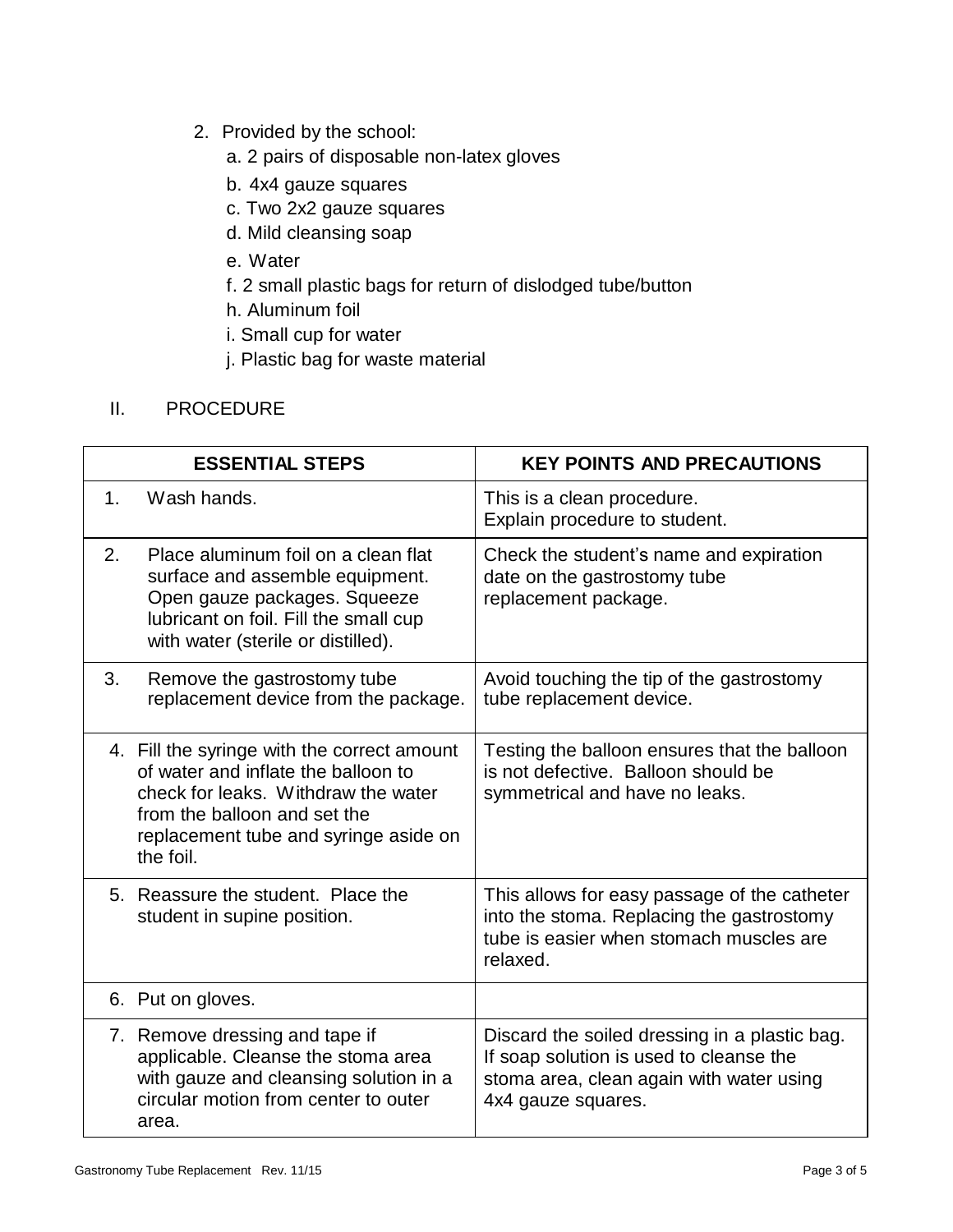| <b>ESSENTIAL STEPS</b>  |                                                                                                                                                                                                                                                                                                                                                | <b>KEY POINTS AND PRECAUTIONS</b>                                                                                                                                                                                                                                              |
|-------------------------|------------------------------------------------------------------------------------------------------------------------------------------------------------------------------------------------------------------------------------------------------------------------------------------------------------------------------------------------|--------------------------------------------------------------------------------------------------------------------------------------------------------------------------------------------------------------------------------------------------------------------------------|
| 8.                      | Change to a clean pair of gloves.                                                                                                                                                                                                                                                                                                              | To maintain a clean technique.                                                                                                                                                                                                                                                 |
| 9.                      | Lubricate the tip of the tube.                                                                                                                                                                                                                                                                                                                 | Use water-soluble lubricant only.                                                                                                                                                                                                                                              |
| 10.                     | Hold the tube at a right angle to the<br>surface of the abdomen.<br>a. Mickey button-insert slowly and<br>gently until flat against the skin.<br>b. Cor-Flo- insert it slowly and gently<br>straight into the stoma, 2 to 2 $\frac{1}{2}$<br>inches.<br>c. Attach the syringe and inflate the<br>balloon with the required amount<br>of water. | If any resistance is felt, stop the procedure.<br>Do not force the tube into the stoma. Cover<br>the stoma with a 4x4 gauze square and<br>secure with tape. Contact the parent<br>immediately as student will need to be seen<br>by a healthcare provider as soon as possible. |
| 12.                     | Pull back newly inserted<br>gastrostomy tube gently until<br>resistance is met.                                                                                                                                                                                                                                                                | This ensures proper placement.                                                                                                                                                                                                                                                 |
| 13.                     | Check placement of tube:<br>a. Insert extension or feeding tube<br>into the feeding port<br>b. Insert 60cc syringe into tube.<br>c. Slowly lower syringe below level of<br>stomach until gas or stomach<br>contents are observed.                                                                                                              | School nurse or parent will verify placement<br>before feeding resume. Notify school nurse<br>if unable to verify placement.                                                                                                                                                   |
| 14.                     | Inspect stoma area for wetness.                                                                                                                                                                                                                                                                                                                | If there is leakage of stomach contents,<br>check tube position.<br>Keep skin around stoma dry.                                                                                                                                                                                |
| 15.                     | Dispose of waste materials.                                                                                                                                                                                                                                                                                                                    | Universal precautions require that all waste<br>material be double-bagged.                                                                                                                                                                                                     |
| 16.<br>$\pmb{\epsilon}$ | Double bag dislodged tube and return<br>to parent.                                                                                                                                                                                                                                                                                             |                                                                                                                                                                                                                                                                                |
| 17.                     | Remove and discard gloves.<br>Wash hands.                                                                                                                                                                                                                                                                                                      |                                                                                                                                                                                                                                                                                |
| 18.                     | Document procedure in student's<br>electronic health record: include<br>reason for replacement, type, and size<br>of replacement device, and student<br>response.                                                                                                                                                                              | Notify the parent of the procedure. Remind<br>the parent to replenish the supplies when<br>student returns to school.                                                                                                                                                          |